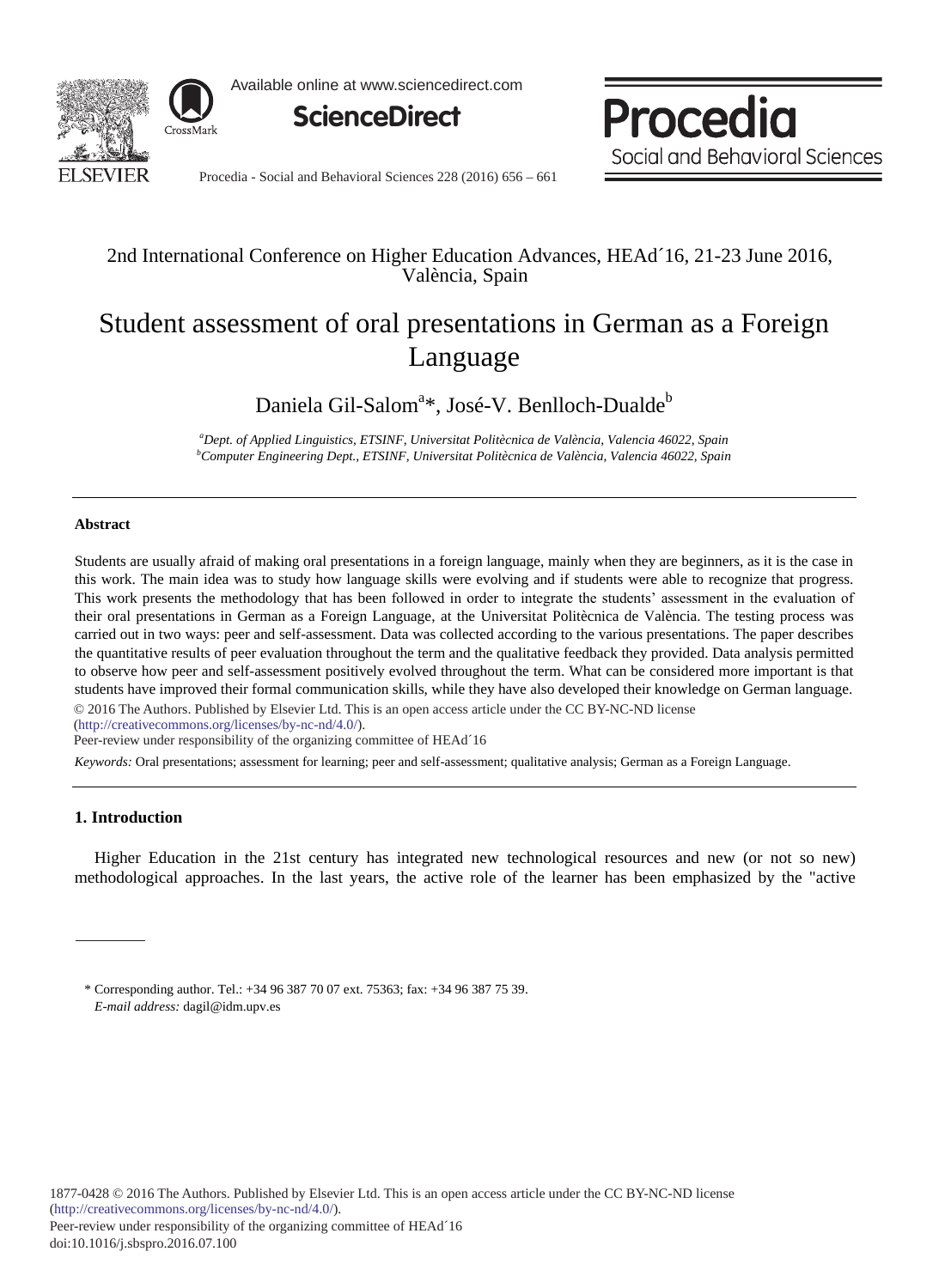methodologies". The student takes an active part, not only in the learning process (through different techniques applied in the classroom) but also in the assessment of this learning.

In their works, Boud and Falchikov (2006); Montero-Fleta (2006), Pascual-Gómez et al. (2015) demonstrate how important it is for the student to participate in the assessment stage in order to complete his active role in the whole process. This joint assessment can be carried out through peer assessment (PA) and/or self-assessment (SA).

The motives for including the student in the evaluation process is not only for educational reasons, but also professional. Future job of students nowadays requires attitudes, skills and competences that can be developed through this joint assessment: it encourages the capacity of reflection, increases self-criticism, boosts cooperative working and, of course, helps to increase learning autonomy, essential for life-long learning.

However, it is also true that sometimes this kind of assessment has been used due to work overloads, as Valero-García and Díaz de Cerio (2005) point out, when the teacher has to deal with large groups. But we agree with Price et al. (2007) in their support for the great potential PA and SA have to influence learning: "Peer and self-assessment has the potential to offer assessment efficiencies, but its real value is in terms of its potential to impact on learning" (Plymouth University, para. 4).

The goal of this work is to verify if peer assessment and self-assessment help to improve the results in oral presentations in German. This is one of the subjects of the Bachelor's Degree in Informatics Engineering at the Universitat Politécnica de València (UPV). Another goal is to know what students reflect carrying out the evaluation. That is, the purpose is to analyze and value the efficacy of learning-oriented assessment, understood as an evaluation, which helps to improve at the same time the product and the learning process (Black and Wiliam, 1998).

The starting point is the concept of Carless et al. (2006) about higher education assessment, which is characterized by three ideas. Firstly, the evaluation tasks have to encourage this kind of learning needed in the 21st century. Then, the evaluation process has to seek life-long learning (through self-assessment and peer assessment). And finally, feedback has to be feedforward, that is, it has to have an effect on current and future tasks.

#### **2. Methodology**

The study is contextualized in the subject *Alemán A1* (Basic User Level of the CEFR). Its main goal is to achieve basic linguistic knowledges and skills in order to "understand and use familiar everyday expressions and very basic phrases aimed at the satisfaction of needs of a concrete type" as the CEFR indicates.

The experience has shown that beginner learners have problems to express themselves in German in the classroom. Therefore, it was decided to tackle this difficulty by giving them the opportunity to prepare their interventions in the target language. In addition to the simulations and role-playing, oral presentations are very useful for getting over this initial barrier.

#### *2.1. Aims*

In this investigation it has been determined to put assessment for learning into practice and check if, in effect, positive results in the evaluated subject learning (German language) and in the students' monitoring about their selflearning process could be obtained. That is, have the students improved their oral presentations technics and their speech by doing and evaluating the oral presentations themselves?

#### *2.2. Procedure*

In order to answer these questions the following tasks were prepared for the practical sessions in the multimedia laboratories. Working with the computer makes it possible to prepare and present cooperatively an oral presentation by the students. Moreover, thanks to the institutional platform, documents can be shared between the teacher and the students.

The content of three oral presentations about cultural aspects were defined: in the first one, the goal is to make a first approach to the physic and political geography of the different German federal states (*Bundesländer*), giving information about population, political party and sights of the land; the second one deals with the planning of a trip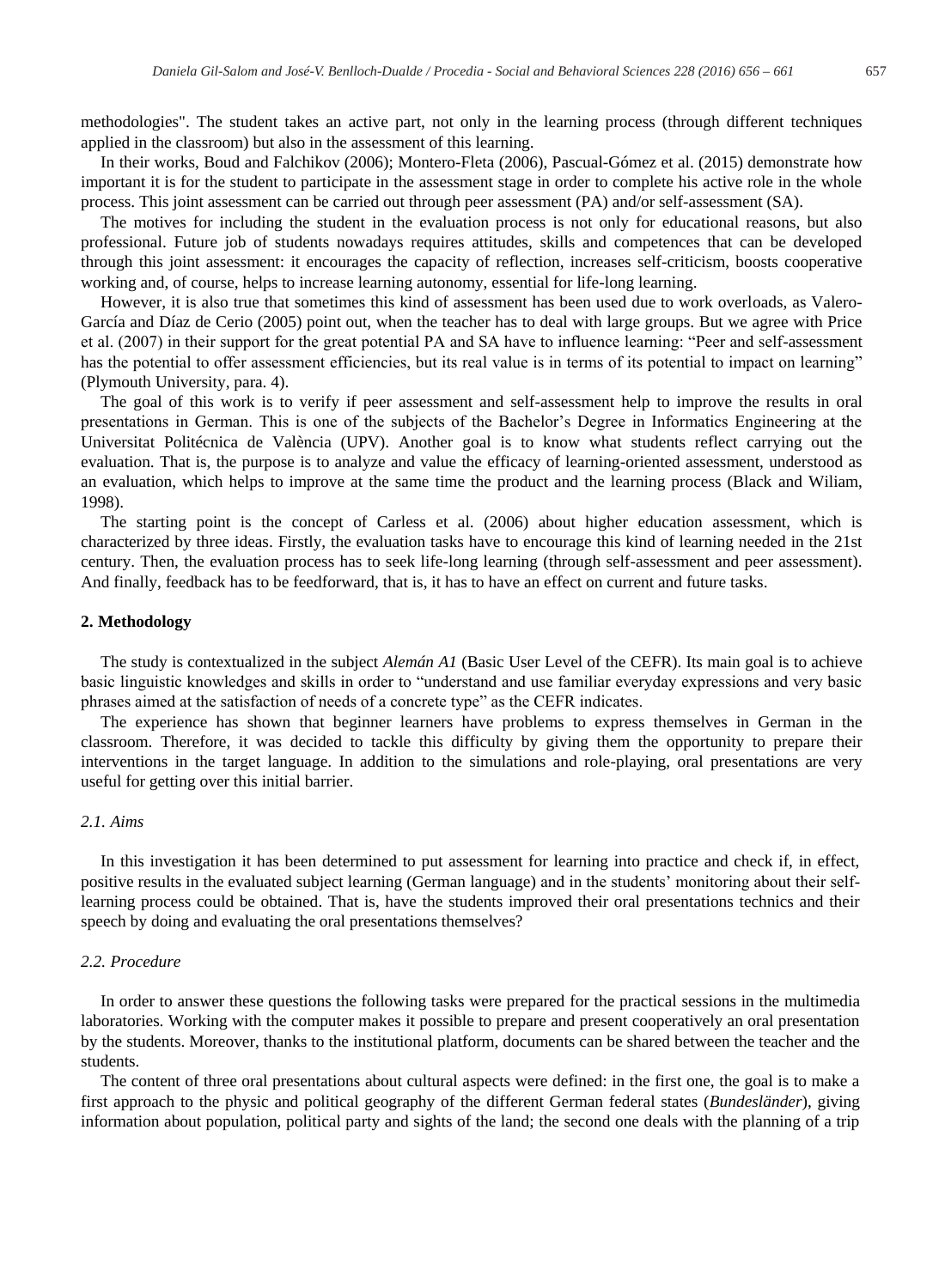to a German city or federal state, indicating means of transportation, accommodation and cost; and in the third one, students have to buy online giving details about measurements, packaging and prices in order to prepare a typical German recipe. These three topics provide insight into the German culture and the reality of a country, which still demands engineers, mostly informatics, and which is now being place of residence and of job place for many of our graduates.

The oral presentations were carried out in groups of two or three students. The first one was completely produced in the informatics laboratory without previous preparation. But for the two other following presentations, however, they could meet together and work on it previously so that the sessions became not too long. So, if they were able to have the presentation already prepared, they should only practice it before their contribution.

### *2.3. Participants*

The available data correspond to presentations and evaluations of 25 students. All of them were absolute beginners, they had no previous knowledge of German. Excepting two, who were false beginners, that is, they started to study German again, although they already had a slight knowledge of it (for academic or personal reasons). In relation to their degree, 20 learners were studying Informatics Engineering, 2 learners Industrial Engineering, one Biotechnology, one Telecommunications Engineering and one Architecture.

### *2.4. Instruments and Tools*

For the study two assessment instruments, which permitted to collect all the needed data, were introduced: the rubric to determine the different aspects of the oral presentations to be assessed, and the questionnaire for the SA.

In order to collect the answers corresponding to both PA and SA the institutional platform PoliformaT (based on Sakai) was used. This platform was chosen as repository for storing the recorded presentations' videos. Hence, peer assessment is not public, self-assessment neither and the videos are only available for the members of the working groups.

To assess each oral presentation, both students and the instructor used the same rubric as assessment instrument. To define the rubric dimensions those suggested by the ICE (Instituto de Ciencias de la Educación) of the UPV (AALHE, 2012) were considered, but slightly adapted starting from the former experience of the authors.

This rubric is defined with detailed criteria, which determine the quality of the oral work, giving value as much to the presentations accuracy, content, planning of the information and visual supports, as to linguistic written and oral correctness (Table 1). Both teacher and students followed the same criteria.

|                                                        | <b>Levels of achievement</b>                                      |                                                    |                                                                                               |                                                                              |
|--------------------------------------------------------|-------------------------------------------------------------------|----------------------------------------------------|-----------------------------------------------------------------------------------------------|------------------------------------------------------------------------------|
| <b>Criteria</b>                                        | D(0,2p)                                                           | C(0,25p)                                           | B(0,35 p)                                                                                     | A(0,5 p)                                                                     |
| Content                                                | Less than half of<br>the required<br>information                  | Half of the<br>required<br>information             | <b>Sufficient</b><br>information as<br>required                                               | Additional<br>information<br>provided                                        |
| Design                                                 | Very few images,<br>it is difficult to<br>read the<br>information | Some images,<br>some<br>information can<br>be read | Almost<br>everything<br>enhanced with<br>images, almost all<br>the information<br>can be read | Everything<br>enhanced with<br>images, all the<br>information can<br>be read |
| Written language<br>(spelling, grammar,<br>vocabulary) | Many errors in the<br>slides                                      | Some errors in<br>the slides                       | Only a few errors<br>in the slides                                                            | Almost no errors<br>in the slides                                            |
| Oral language<br>(pronunciation,<br>fluency)           | Language<br>impossible to<br>understand                           | Language<br>difficult to<br>understand             | Language easy to<br>understand                                                                | Language easy to<br>understand and<br>fluent                                 |

Table 1. Assessment Rubric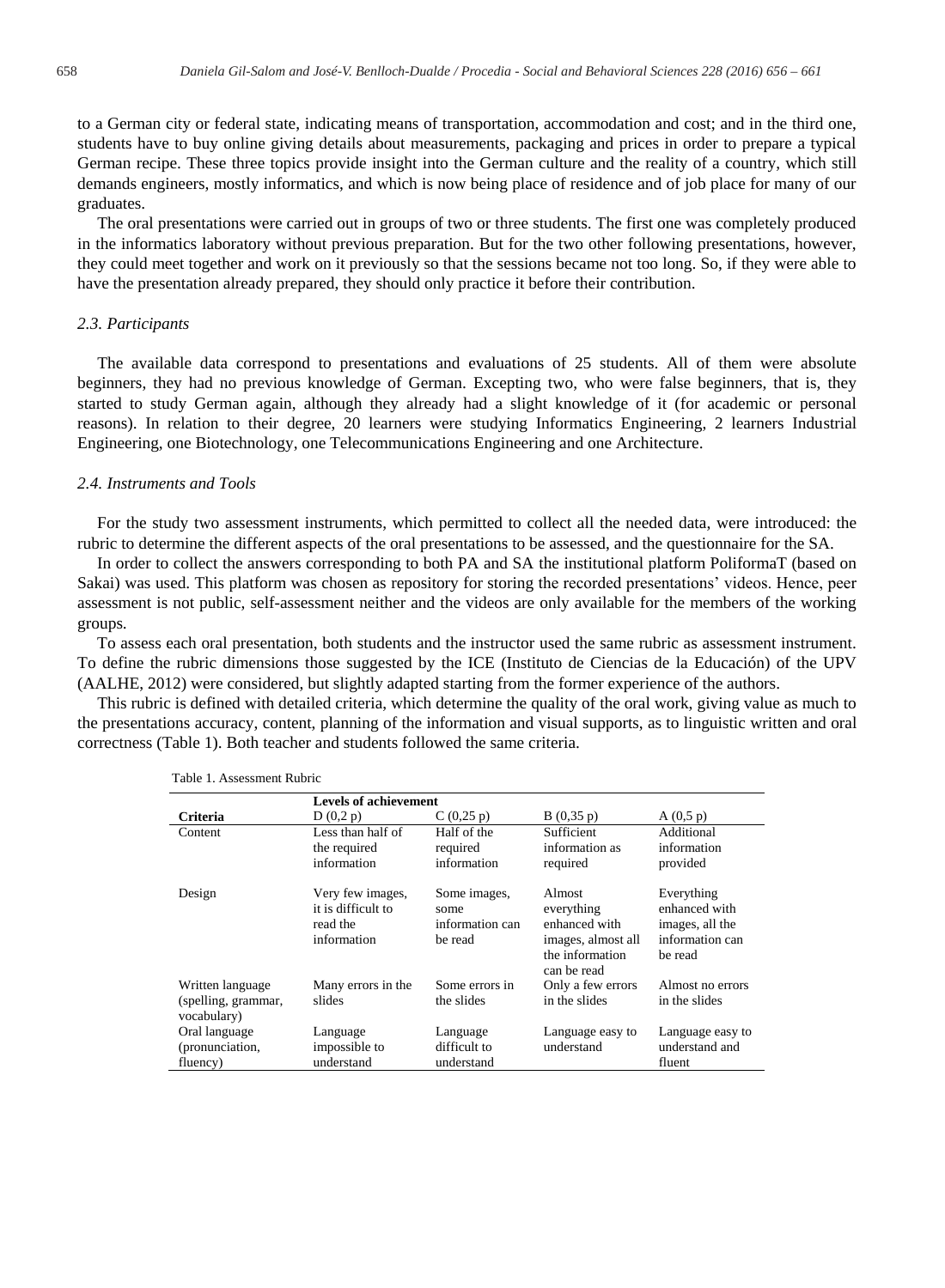Four dimensions were assessed by peers: a) the contents, how they were selected and structured; b) the design of the electronic presentation (multimedia elements, colours, fonts, layout and so on); c) the written language and d) the oral language. For the last dimension and taking into consideration that presentations are usually given in pairs, each student is assessed individually.

Four levels of achievement were given: A, B, C, and D, corresponding to the numeric values:  $0.2 - 0.25 - 0.35 - 0.35$ 0.5, being necessary a minimum of 0.2 to pass the practical session. Therefore, all of them had passed the practical sessions in advance; this can eliminate tension and strengthen the sense of these laboratory sessions, that is, to practice; but by evaluating the effort and the work done. In addition, it is useful for focusing the attention on specific aspects to be improved and consolidate.

Each group is assessed by its classmates individually, according to the group work and the oral expression of each member group for the last criterion.

The oral presentations were recorded with a mobile device and were stored in the institutional platform. Both teacher and students can thus view the recording in order to analyse those aspects they consider and draw their conclusions. This is really effective for the self-assessment and helps to evaluate the learning process of the students from the point of view of the teacher.

In order to assess the oral performance learning process, students themselves were asked by using five openended questions (Westall Pixton and Gil Salom, 2004):

- Q1. Do you think you maintained the audience's interest? How?
- Q2. Were you able to manage your time during the preparation?
- Q3. What do you think were the strengths of your presentation?
- Q4. What do you think were the weaknesses of your presentation?
- Q5. How do you think you could improve it?

And for the self-reflection of the third presentation, only three questions were asked, which completed the selfassessment process by comparing the presentations carried out and evaluating their performance:

- Q6. Compared with the last two presentations, do you think you have improved? In which aspects?
- Q7. What do you think has helped to improve your ability to make an oral presentation in German?
- Q8. What do you think you could still improve and how?

All the questions had been commented in the classroom, so that students could be sure about what was being evaluated, why and with which purpose. It was considered necessary that students were informed and conscious of the sense and goal of each activity made in the classroom.

# **3. Results**

Having looked at the methodology in the former section, obtained assessment results are shown now. Firstly, peer assessment results for each of the three oral presentations (labs) are described and then, self-assessment results.

Concerning peer assessment, each of the following Figures (1 to 3) collects the scores assigned to the corresponding oral presentation. On the one hand, the instructor scores for each group and, on the other hand, the average of the students' scores for the same groups.

In the first oral presentation (Figure 1) instructor scores are, in general, more extreme than that of the students. In particular, concerning groups 1, 3 and 4 scores are divergent. For instance, while instructor score for group 1 is the highest possible score, the corresponding students' score is among the lowest. For groups 3 and 4, the opposite is the case.

However, in the second presentation (Figure 2) a substantial overlap in scores can be appreciated.

Finally, Figure 3 shows that both assessments are much more similar in the third presentation. Moreover, in virtually all cases, scores go simultaneously up and down for the different groups. In other words, the opinion of the instructor and that of the students seem to agree. To better understand the numerical differences between instructor and students' scores, we have to remember that the second actually corresponds to an average, as stated above.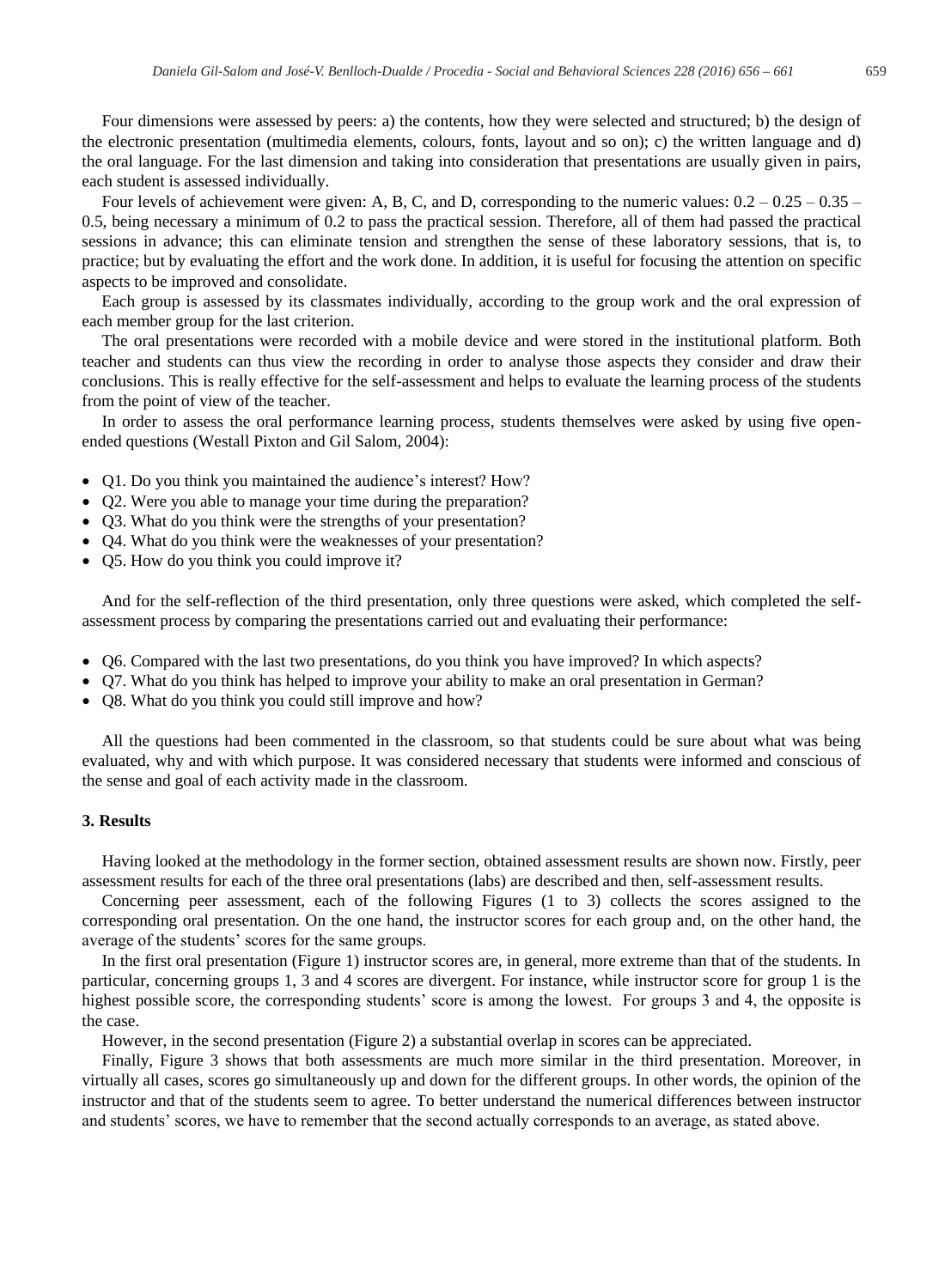

Figure 1. Lab 1: The German federal states (*Bundesländer*)



Figure 2. Lab 2: Planning a trip online



Figure 3. Lab 3: Buying online

Qualitative analysis indicates that the most difficult aspects for students concerning oral presentations have been overcome through repeated practice. Moreover, it seems clear that the improvements in the usage of the target